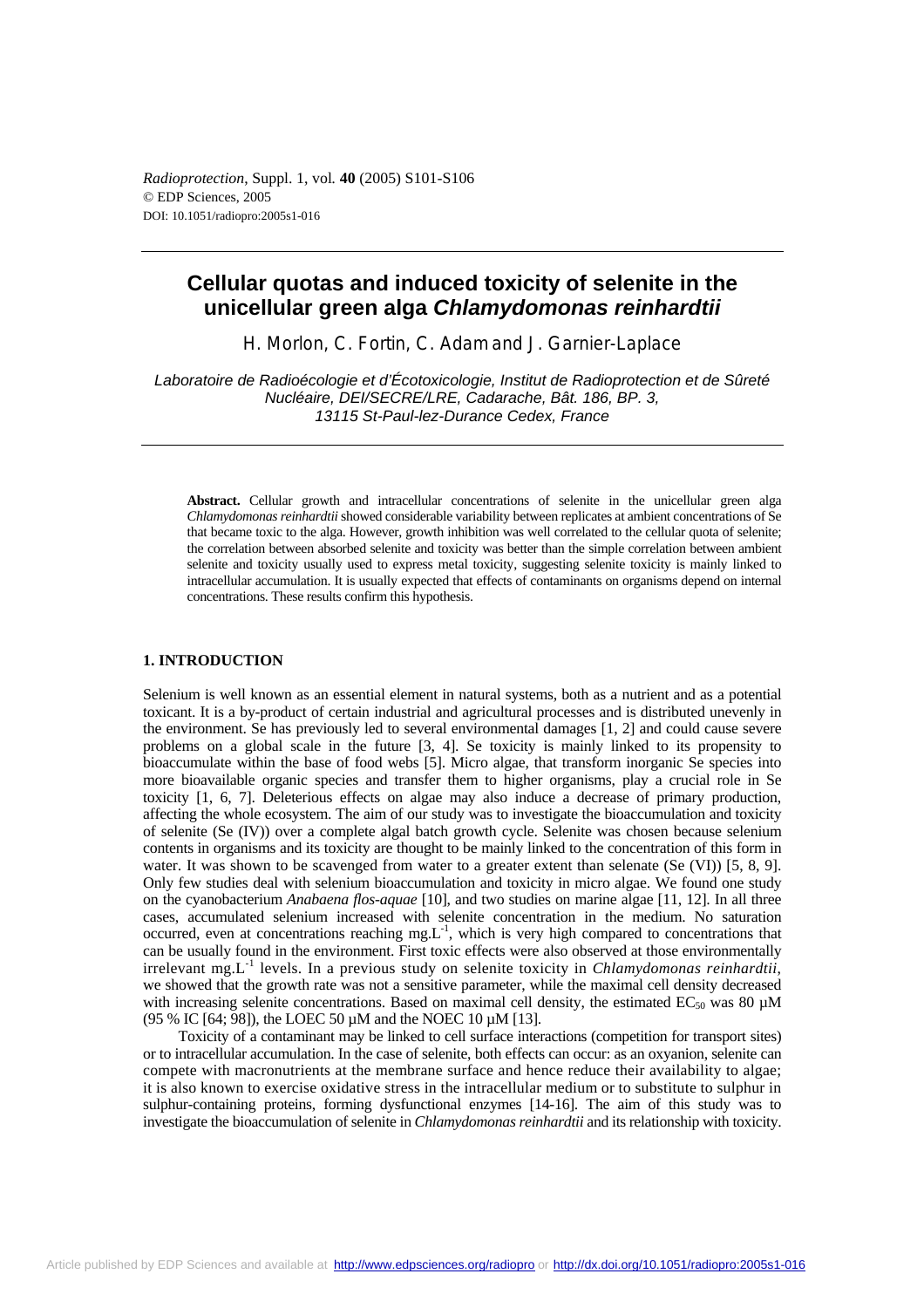# **2. MATERIAL AND METHODS**

#### **2.1 Algal cultures and experimental exposure conditions**

*Chlamydomonas reinhardtii* cultures were obtained from the Culture Collection of Algae and Protozoa (CCAP; Cumbria, United Kingdom; culture 11/32B). Maintenance and experimental culturing were carried out axenically in a modified high salt medium (Table 1) under constant illumination at 100  $\mu$ mol.m<sup>-2</sup>.s<sup>-1</sup> and with an ambient temperature of 25°C  $\pm$  0.5 °C. The inoculation of algae in Se-contaminated media was carried out with cells from end of exponential growth phase cultures, by addition of the volume needed to obtain an initial density of  $2,500$  cells.ml<sup>-1</sup>. Triplicate flasks containing exposure media (0, 10, 20, 30, 40 and 50  $\mu$ M, obtained by addition of aqueous stock solutions of Na<sub>2</sub>SeO<sub>3</sub>, Sigma Aldrich, Steinheim, Germany) were prepared. Experiments were carried out at a pH of 7, monitored and adjusted daily (KOH, 0.1 M). Water samples were collected and filtered daily (0.2 µm PES filter membrane, Nalgene, USA) to determine major anions / cations and selenite concentrations. The effect of selenite was examined during a four-day exposure period corresponding to the complete algal growth cycle (from inoculation to stationary growth phase). At the end of the exposure (after 96h), 80 ml of cell suspensions per replicate were centrifuged to collect algae (100,000 g, 10 min) for measurement of intracellular selenium concentrations. To remove Se eventually adsorbed to the algal cell surface, algae were rinsed by re-suspension in 80 ml of fresh selenium-free media and collected again by centrifugation (100,000 g, 10 min). Total selenium content in algal pellets was then assessed as indicated in the section 2.3.

#### **2.2 Algal growth measurements and statistical analysis**

Cell density was measured daily in each medium using a Coulter Z2 particle counter (1:10 dilution with ISOTON II isotonic solution, using a 100 µm orifice tube; Beckman Coulter, Roissy, France).

We fitted growth curves as described in a previous paper [13]. We used the model proposed by Delignette-Muller [17], that describes the whole growth curve with three relevant parameters: initial population density  $N(0)$ , maximal cell density  $N(\infty)$  (expressed in cells.ml<sup>-1</sup>) and exponential growth rate  $\mu$  (expressed in  $d^{-1}$ ). The cell density at time *t*,  $N(t)$ , is then given by the equation:

$$
N(t) = \frac{N(\infty)}{1 + (\frac{N(\infty)}{N(0)} - 1)\exp(-\mu t)}
$$
(1)

Non-linear least-squares regressions using the Levenberg-Marquardt algorithm were performed to fit growth in each flask according to equation (1), with  $N(0)$  fixed at 2500 cell.ml<sup>-1</sup>, to estimate the two other parameters  $(N(\infty)$  and  $\mu)$ .

A Hill model was then fitted to obtain a dose-response relationship between ambient selenite concentrations and maximal cell density. The Hill equation is characterised by two parameters: the Hill number *nH* and the 50% Effect Concentration  $EC_{50}$ , with the probability function written as follows:

$$
f(x) = \frac{x^{nH}}{x^{nH} + EC_{50}^{nH}}
$$
 (2)

The Excel macro REGTOX (based on the Marquardt algorithm; [18]) was used to calculate *ECx*s. The confidence intervals on the parameters were estimated by a bootstrap non parametric simulation. Finally, an analysis of variance completed by lowest significant difference (LSD) post-hoc comparisons was performed to test for significant differences between maximal cell densities at different contamination levels.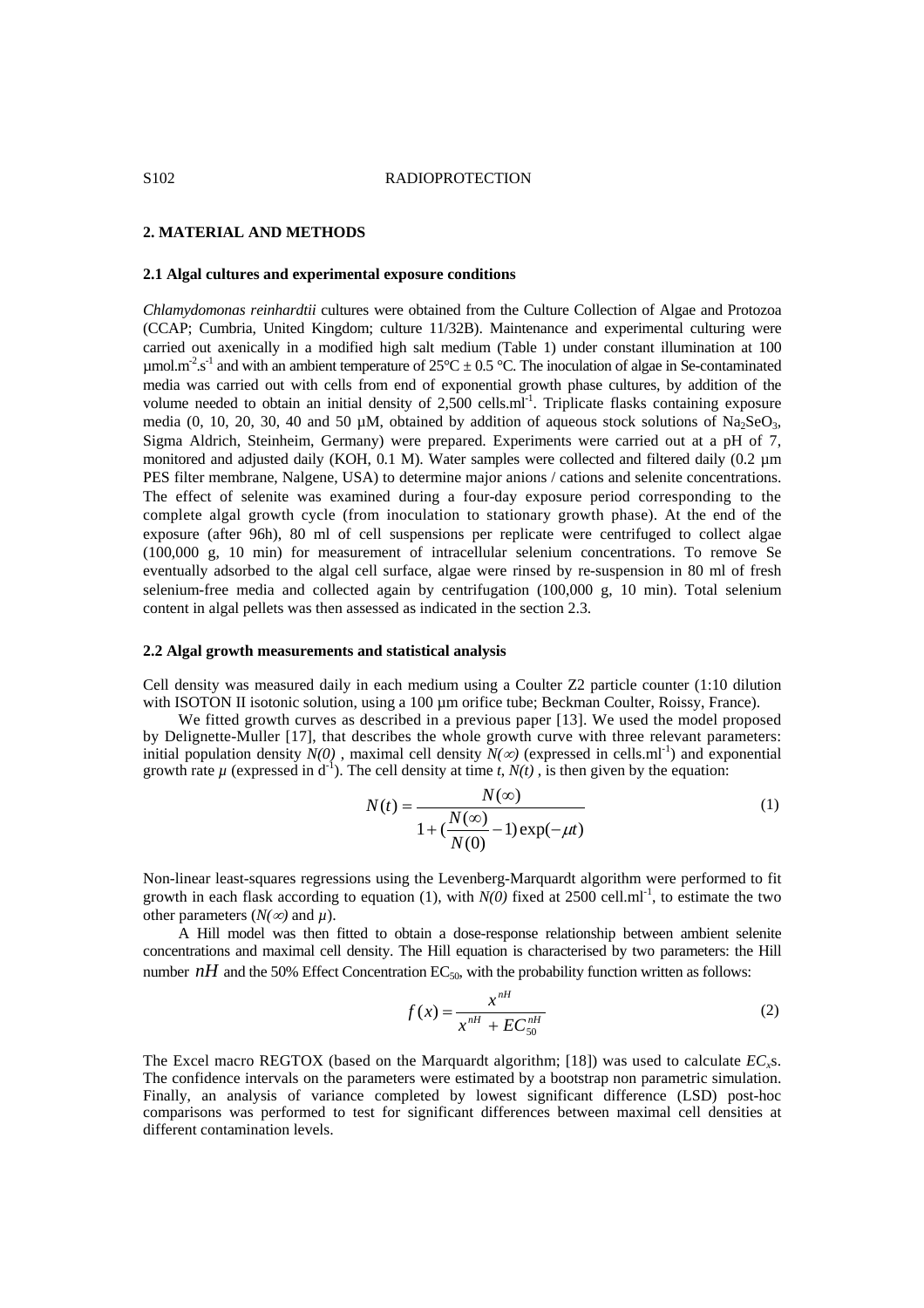#### ECORAD 2004 S103

To investigate the relationship between intracellular accumulation and toxicity, estimated maximal cell densities were plotted against cellular quotas (quantity of selenium per cell). Non-parametric Spearman rank correlation coefficients of maximal cell densities against cellular quotas or ambient concentrations were calculated and compared. Tests of their significance were also performed.

The STATISTICA software package was used to perform all statistical analyses (StatSoft, Maisons-Alfort, France).

#### **2.3 Chemical analyses**

Anions and cations in water samples were respectively determined by ion chromatography (DIONEX-120, Sunnyvale, CA, USA; detection limits: CI: 50  $\mu g \dot{L}^{-1}$ ; NO<sub>3</sub>, NO<sub>2</sub>, PO<sub>4</sub><sup>3</sup> and SO<sub>4</sub><sup>2</sup>: 100  $\mu g L^{-1}$ ) and inductively coupled plasma optical emission spectrometry (ICP-OES, Optima 4300 DV, Perkin Elmer Norwalk, CP, USA; detection limits:  $Mg^{2+}$ : 1  $\mu g_{\mu}L^{-1}$ ; Na<sup>+</sup> and Ca<sup>2+</sup>: 5  $\mu g_{\mu}L^{-1}$ ; K<sup>+</sup>: 10  $\mu g_{\mu}L^{-1}$ ). Selenite in water samples was analysed directly after filtration by flow-through hydride generation atomic absorption spectrometry, a selenite specific method (FIAS-100 / AAS 4110-ZL Perkin Elmer Shelton, CT USA; detection limit:  $0.04 \mu g.L^{-1}$ ). HCl was added at the time of the analyses to avoid any reduction of Se(VI) (final concentration of 1.2 M HCl).

To determine total selenium in algae, the first step consisted in converting organic selenium into inorganic Se(VI) (digestion with boiling a 1:1 mixture of nitric acid and hydrogen peroxide at  $100^{\circ}$ C for 90 min). Selenate was then reduced to selenite with boiling hydrochloric acid (final concentration of 4 M HCl) at 90°C for 45 min. Finally, Se(IV) was determined as described previously for aqueous samples.

# **3. RESULTS AND DISCUSSION**

#### **3.1 Toxicity on growth**

Means and standard errors of estimated  $N(\infty)$  and  $\mu$  are reported in Table 1. The growth rate did not decrease with increasing selenite concentrations while cell yield decreased markedly, which had already been observed in previous experiments [13]. Estimated benchmark doses based on the relationship between estimated  $N(\infty)$  and selenite concentrations and associated 95% confidence intervals at 10, and 50% (i.e.  $EC_{10}$  and  $EC_{50}$ ) based on 5000 bootstrap runs were 2  $\mu$ M ([0.8; 4.3]), and 14  $\mu$ M ([10; 18]) respectively. The toxicity we found was higher than expected from previous experiments (estimated  $EC_{50}$ : 80 µM [64; 98], [13]). This may be explained by the intergenerational variability, which had already been observed before [19, 20]. Nevertheless, still high concentrations of selenite were necessary to cause significant growth inhibition such that reduction of algal biomass due do selenite is unlikely to occur in the environment.

LSD post-hoc comparisons showed that maximal cell density of each treatment (including controls) against one another was significantly different ( $p<0.05$ ), except when comparing the 30, 40 and 50  $\mu$ M against one another  $(p>0.1)$ . At those toxic concentrations, it is noticeable that responses are very different from one replicate to the other, as shown by coefficients of variation (Table 1). Important variations in responses of replicates to high contamination pressures are a phenomenon we have also observed in other experiments on selenite, and on uranium (Gilbin, personal communication).

**Table 1.** Means and standard errors of measured average cell diameters at 96h and estimated  $\mu$  and  $N(\infty)$  when fitting equation (1) to experimental data sets from controls and from each Se treated experimental units. Coefficients of variation associated to  $N(\infty)$ .

| Se conc. $(\mu M)$                                   | Control         | 10            | 20              | 30              | 40              | 50              |
|------------------------------------------------------|-----------------|---------------|-----------------|-----------------|-----------------|-----------------|
| $\mu$ (d <sup>-1</sup> )                             | $2.23 \pm 0.05$ | $2.42\pm0.19$ | $2.56 \pm 0.14$ | $2.48 \pm 0.30$ | $2.64 \pm 0.00$ | $2.64\pm0.00$   |
| $N(\infty)$ (10 <sup>6</sup> cell.ml <sup>-1</sup> ) | $2.05 \pm 0.07$ | $25 \pm 0.04$ | $0.90 \pm 0.04$ | $0.38 \pm 0.10$ | $0.42\pm0.13$   | $0.55 \pm 0.10$ |
| $CV(\%)$                                             |                 | n             |                 | 48              | 52              | 32              |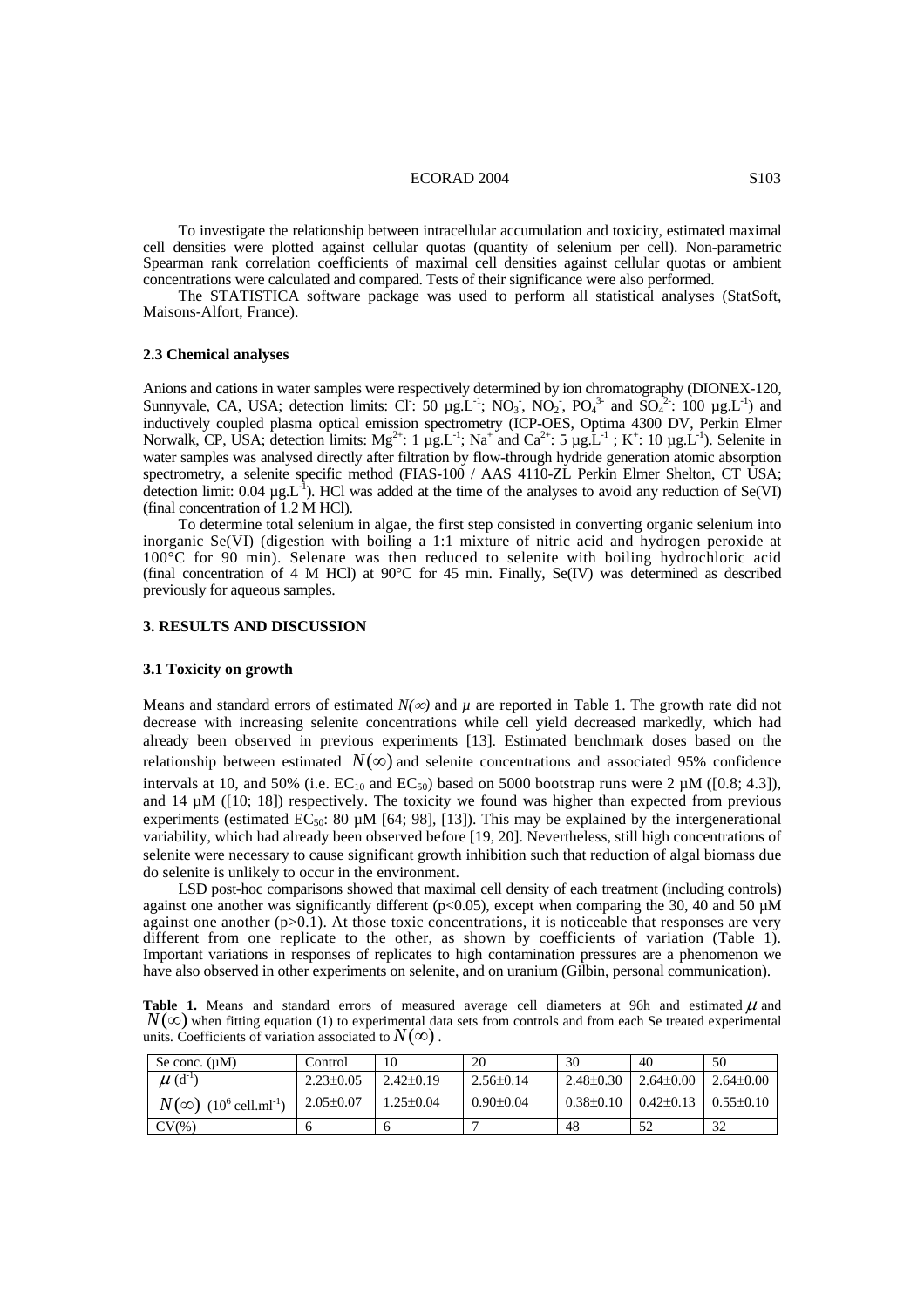## S<sub>104</sub> RADIOPROTECTION

## **3.2 Dependence of bioaccumulation on ambient concentration**

Dissolved Se(IV) exposure concentrations were stable throughout the experiment with initial measured concentrations (mean  $\pm$  1SE, n=3, expressed in  $\mu$ M) of 0, 8.6 ( $\pm$  0.1), 17.5 ( $\pm$  0.3), 29.4 ( $\pm$  0.1), 38.1 ( $\pm$ 1.6) and 51 ( $\pm$  0.2). Concentrations of anions and cations were also stable over time and in good agreement with nominal values (percentage of variation along the experiment:  $\langle 5\% \rangle$ ).

Results of intracellular contents of selenite depending on ambient measured concentrations are reported in Fig. 1.



**Figure 1.** Means and standard errors of intracellular cell contents of selenite after 96h of growth plotted against measured selenite concentrations in media (n=3).

When ambient concentrations reached highly toxic values, we again observed an important variability between replicates: the coefficients of variation corresponding to cellular quotas at 10, 20, 30, 40 and 50 µM were respectively 14, 13, 54, 37 and 41%.

*Chlamydomonas* cells were able to accumulate large amounts of selenite. The bioaccumulation increased with ambient concentrations. A maximum value seemed to be reached above 20 µM, but the variability was too high to be conclusive. Those results are in agreement with those found by Kiffney (1990), Boisson (1995) and Li (2003), with similar maximal bioaccumulation capacities.

#### **3.3 Link between bioaccumulation and effects**

Noting that batches where the toxicity was the highest corresponded to batches where the bioaccumulation was the highest, we plotted estimated maximal densities against cellular quotas (Fig. 2). Algal growth decreased in response to the increase in intracellular Se, as anticipated. The correlation between estimated maximal cell densities and cellular quotas (Spearman, r=-0.95,  $p<0.05$ ) was however greatly improved with respect to the correlation between estimated maximal densities and ambient selenite concentrations (Spearman, r=-0.84, p<0.05). For the 30, 40 and 50  $\mu$ M treatments where a high variability between replicates appeared, the correlation between estimated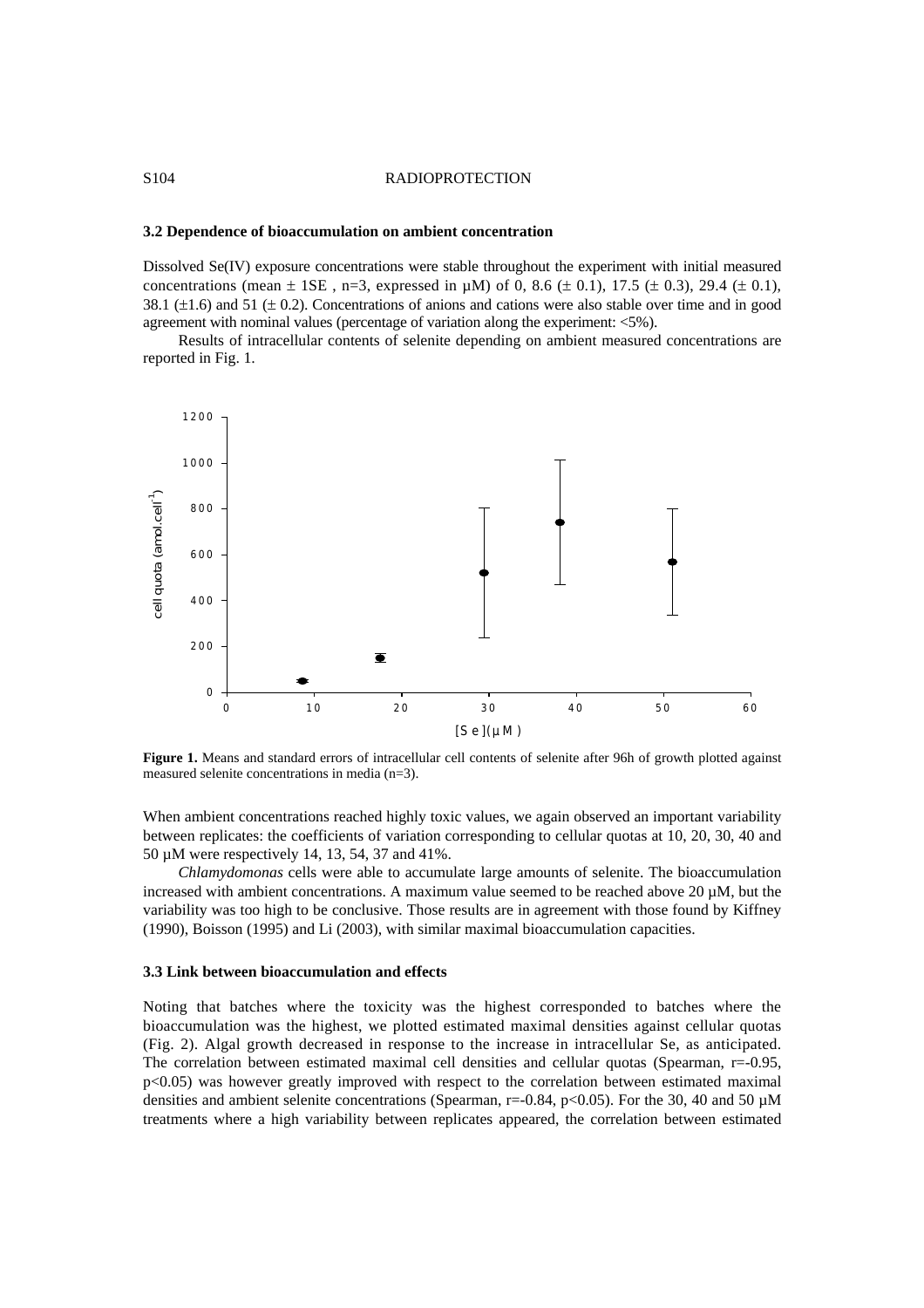## ECORAD 2004 S105

maximal densities and ambient concentrations was no longer significant (Spearman, r=0.18, p>0.05), whereas the correlation between estimated maximal densities and cellular quotas was still high and significant (Spearman,  $r=-0.77$ ,  $p<0.05$ ). This suggests that selenite exerts its toxicity through presence in the intracellular medium and is consistent with our previous observations of toxicity linked to ultrastructural damages [13].



**Figure 2.** Estimated maximal densities plotted against measured intracellular contents.

## **4. CONCLUSION**

As expected, Se bioaccumulation and toxicity increase with ambient selenite concentrations. However, when ambient Se reaches critical values, large variability in algal response is observed from one replicate to the other. Yet, we showed that intracellular quotas and estimated maximal density are well correlated. Thus, when faced to a high contamination pressure, it seems that in some of the batches algae accumulate a lot and do not grow well, while in others they accumulate less and grow better. The reasons for this variability are not clear. It has been suggested that a physiological adaptation of algae to high selenite concentrations may occur [21, 22]. It may be possible that this adaptation occurs randomly, which could explain the high variability observed.

#### **Acknowledgments**

We are grateful to Virginie Camilleri, Isabelle Cavalie and Daniel Orjollet for their technical assistance on inductively coupled plasma optical emission spectrometry, flow-through hydride generation atomic absorption spectrometry and ionic chromatography respectively. This study was part of the ENVIRHOM research program supported by the Institute for Radioprotection and Nuclear Safety.